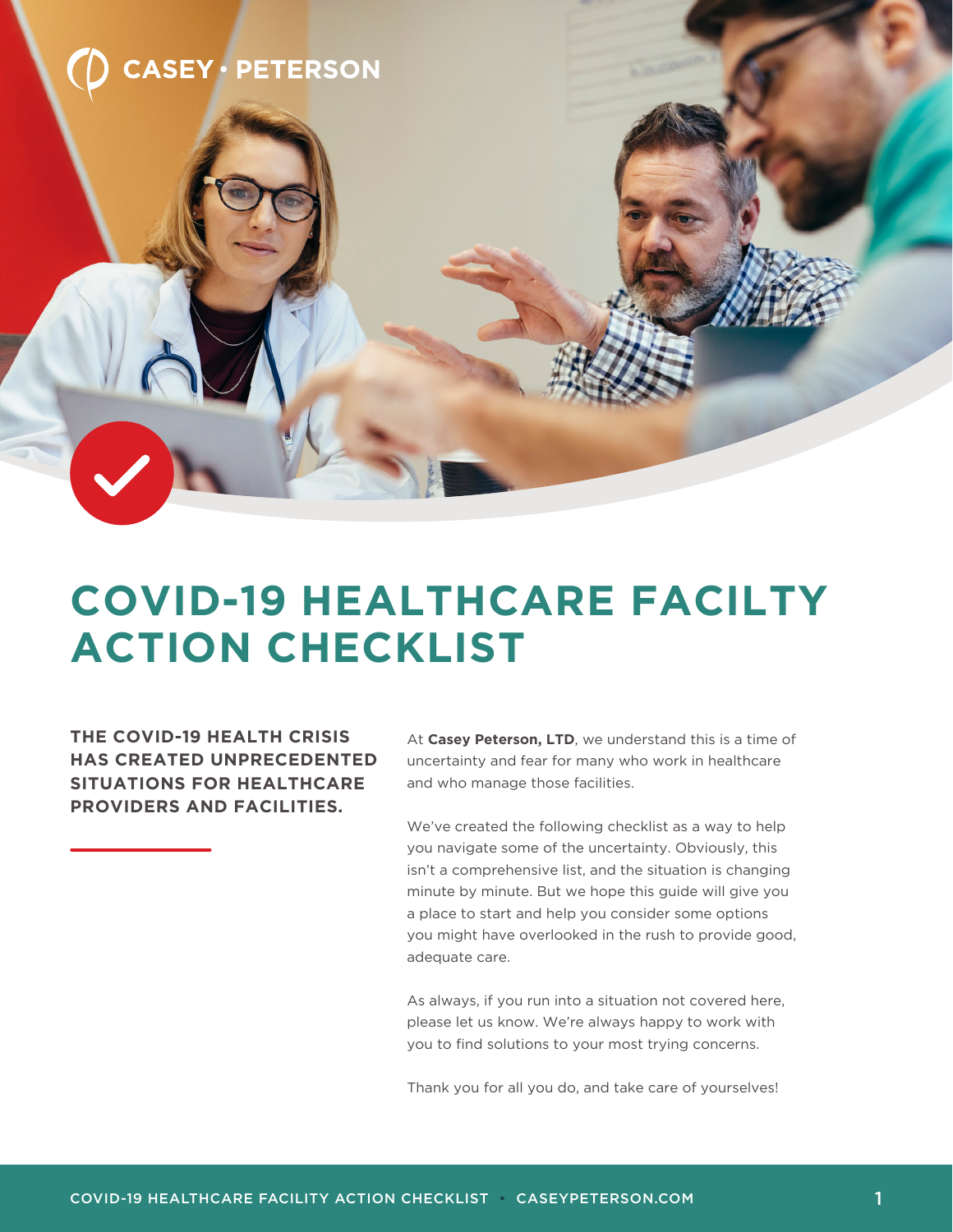

# $\bigcup$  **CASH FLOW**

This global health crisis will stress your revenue stream. Elective procedures are being limited, and some patients are hesitant to visit your facility.

#### **TO HELP YOUR FACILITY CONSERVE CASH:**

**Suspend all unnecessary spending or spending that is not necessary in the short-term.**

**Examine how you're managing hours and reduce hours where possible beyond low-volume staffing policies.**

**Cross train people in the business office.**

**Use dashboards and meetings to emphasize revenue cycle management. Consider the following:**

- Monitoring all outpatient volumes and inpatient census **•**
- Claim submission volume **•**
- Daily cash receipts **•**
- Late charges **•**
- Claims awaiting final coding **•**
- Clearinghouse Issues/denial concerns **•**
- Accounts receivable management **•**
- **•** Scheduling concerns
- Customer issues: **•** Focus on the patient. Make interactions with the facility easy
- Re-scheduling **•**
- Billing concerns **•**

**Consider interim rate adjustments and lump-sum adjustments as cost structures and volumes change.** 

### **Consider electing the Accelerated and Advanced Payment Program option through your fiscal intermediary.**

You can find a program overview here: cms.gov/files/document/accelerated-andadvanced-payments-fact-sheet.pdf. Choosing this option will require your facility to have a formal cash-flow management process during the recoupment period.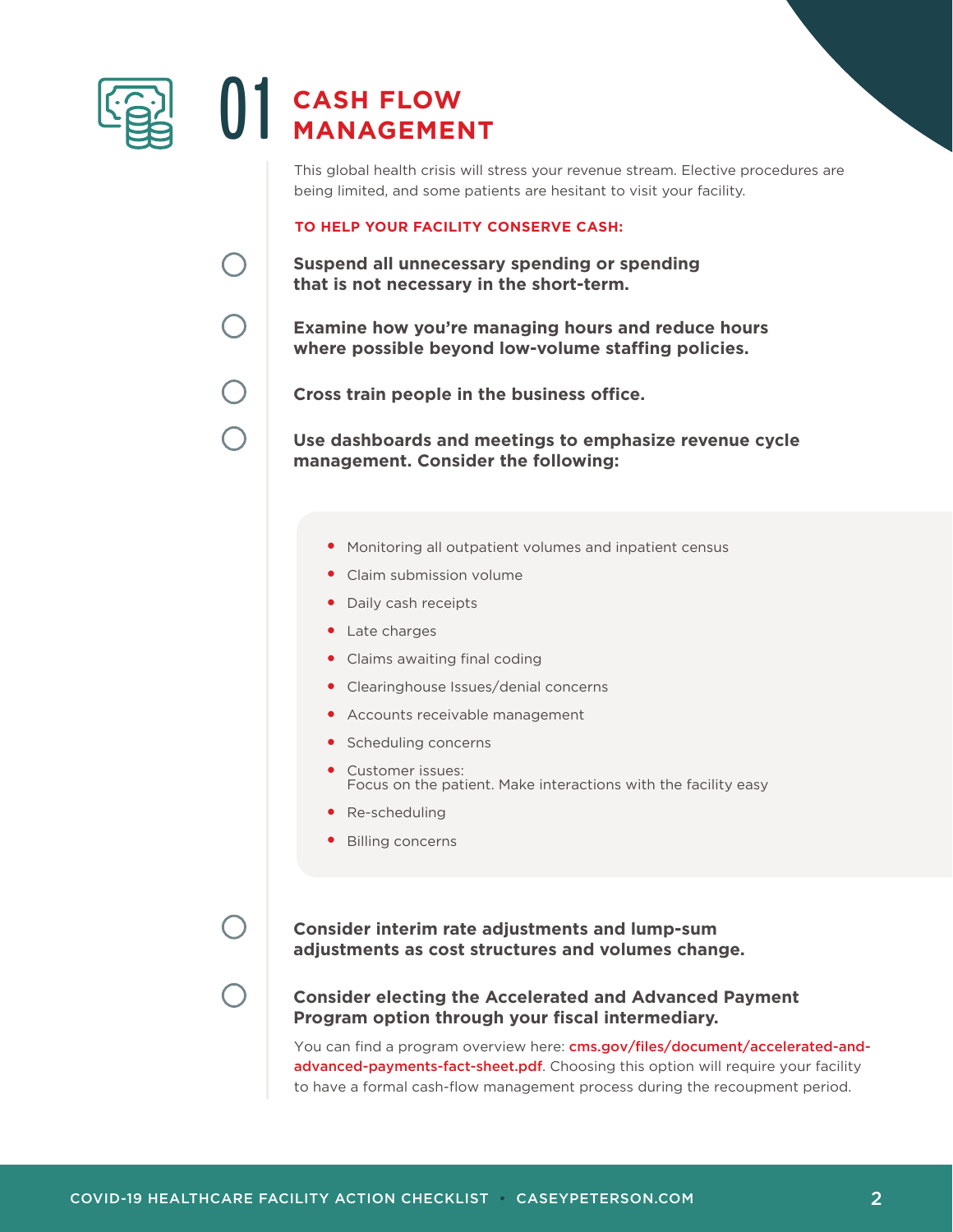

## **VIRTUALIZATION OF** 02 **PROCESSES AND PATIENT CARE**

If you haven't done so already, assess how adequately your technology can support the virtualization of processes and patient care.

After you've established and possibly increased your facility's technological capabilities:

### **Begin providing telehealth whenever possible.**

Rural Health Clinics and Federally Qualified Healthcare Centers can now provide telehealth services.

- Costs related to RHC telehealth services will not be included in **•** your all-inclusive rate. You'll need to maintain time studies.
- RHC telehealth visits will also not be included in your productivity **•** standards. This, coupled with reduced volumes, may make you eligible for an exception to productivity standards. You'll need a written request to your intermediary to obtain the exception.

Telehealth services for hospitals have also been expanded. Telehealth requirements related to Medicaid and other third-party payers vary widely depending on your state. To protect your employees and patients, make sure you understand the requirements. You can find a telehealth toolkit with a summary of each state's requirements here: cms.gov/files/document/general-telemedicine-toolkit.pdf

**Have your nonessential employees work from home if their job responsibilities and technology allow it.**



## **BLANKET** 03 **WAIVERS**

### **Consider the impacts of 1135 waivers.**

For example, restrictions on the three-day prior hospitalization for coverage of a skilled nursing facility stay, the 25-bed limitation, and the 96-hour length-of-stay requirement for critical access hospitals have been removed.

### **Begin planning how you could use different areas of your facility or offsite locations to accommodate additional beds to isolate COVID-19 patients if the need arises.**

### **Consider cost report impacts such as:**

- Change in square footage. **•**
- Changes in cost allocations, such as labor or supplies. **•**
- **•** Impacts on other allocations statistics such as laundry pounds, housekeeping hours, etc.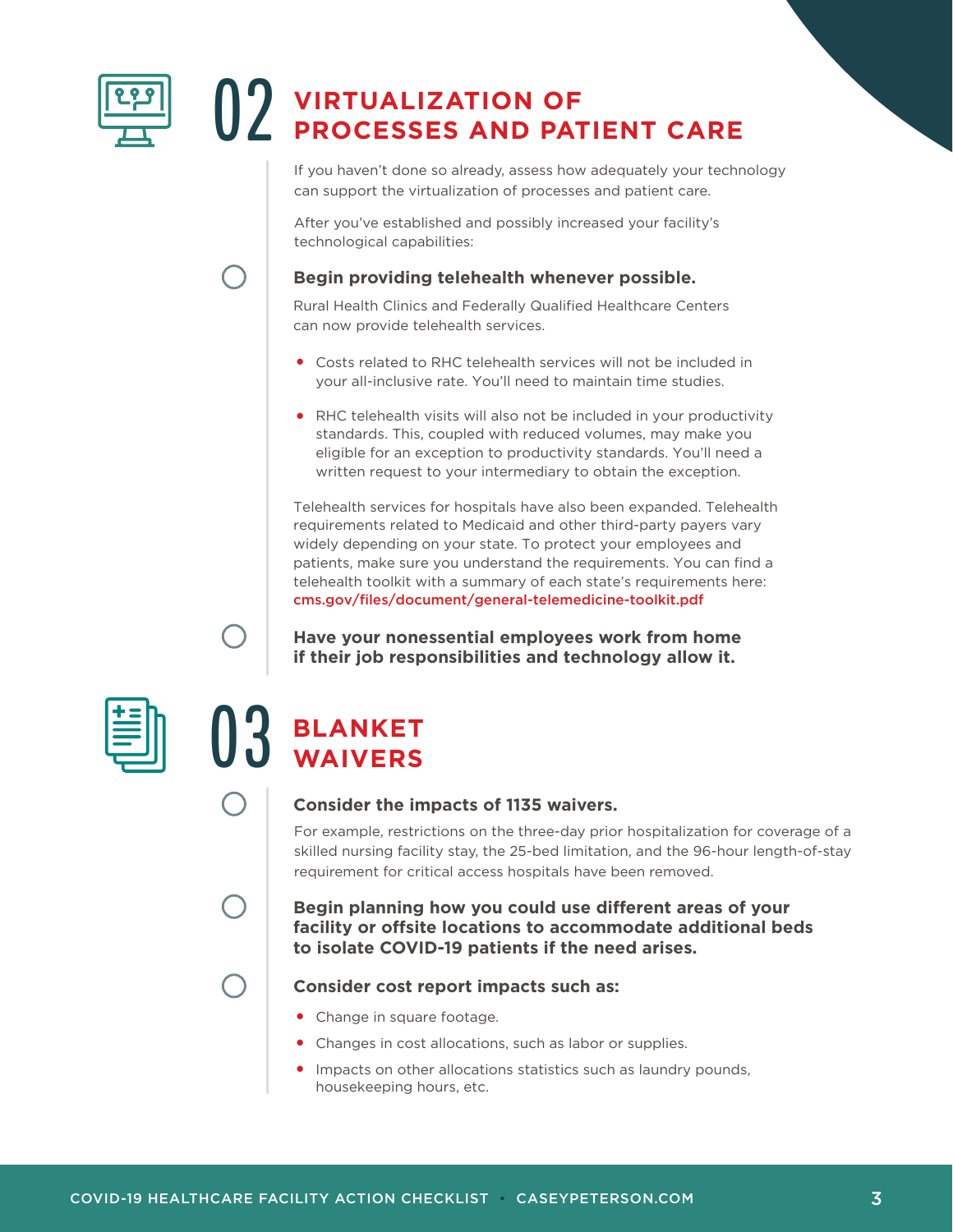

It's now clear that the Families First Coronavirus Response Act does not apply to most healthcare facilities. However, it's still an ideal time to review certain parts of how your facility operates.

**Review your company handbook policies on the following to make sure your benefits align with your employees' needs for flexibility.**

- **PERSONAL LEAVE OF ABSENCE**
- **PTO/SICK TIME**
- **FMLA**
	- **EMERGENCY CLOSINGS**

#### **REMOTE WORK/WORKING-FROM-HOME POLICIES**

Childcare may become a significant roadblock for key employees. The government has provided some relief in this area to help fund childcare programs that healthcare facilities implement.



### **PREPARING<br>FOR FUNDING**

Through the Public Health and Social Services Emergency Fund, there is \$100 billion available to cover lost revenue or expenses to treat COVID-19. It's also likely that state and federal agencies will offer additional grants.

Currently, nonprofit hospitals are eligible for Paycheck Protection Program Loans and facilities with USDA financing may be eligible for loan payment deferrals on specific loans.

As of the end of March 2020, the eligibility and application process for grant funding is still vague. You can prepare by doing the following:



#### **Begin tracking lost revenue.**

**Establish pay codes in your payroll system to track COVID-19 labor costs.**

**For non-payroll costs, establish a separate cost center or maintain invoices in a manual file for all COVID-19 costs.** Consider cost report implications. Costs funded through COVID-19 relief

funds may be unallowable. However, other COVID-19 costs may be allowable in your cost report. You'll need a dual tracking of costs to accommodate the grant application and cost report processes.

**Evaluate the adequacy of your cost accounting systems (cost report models). Facilities with robust systems more accurately capture costs.**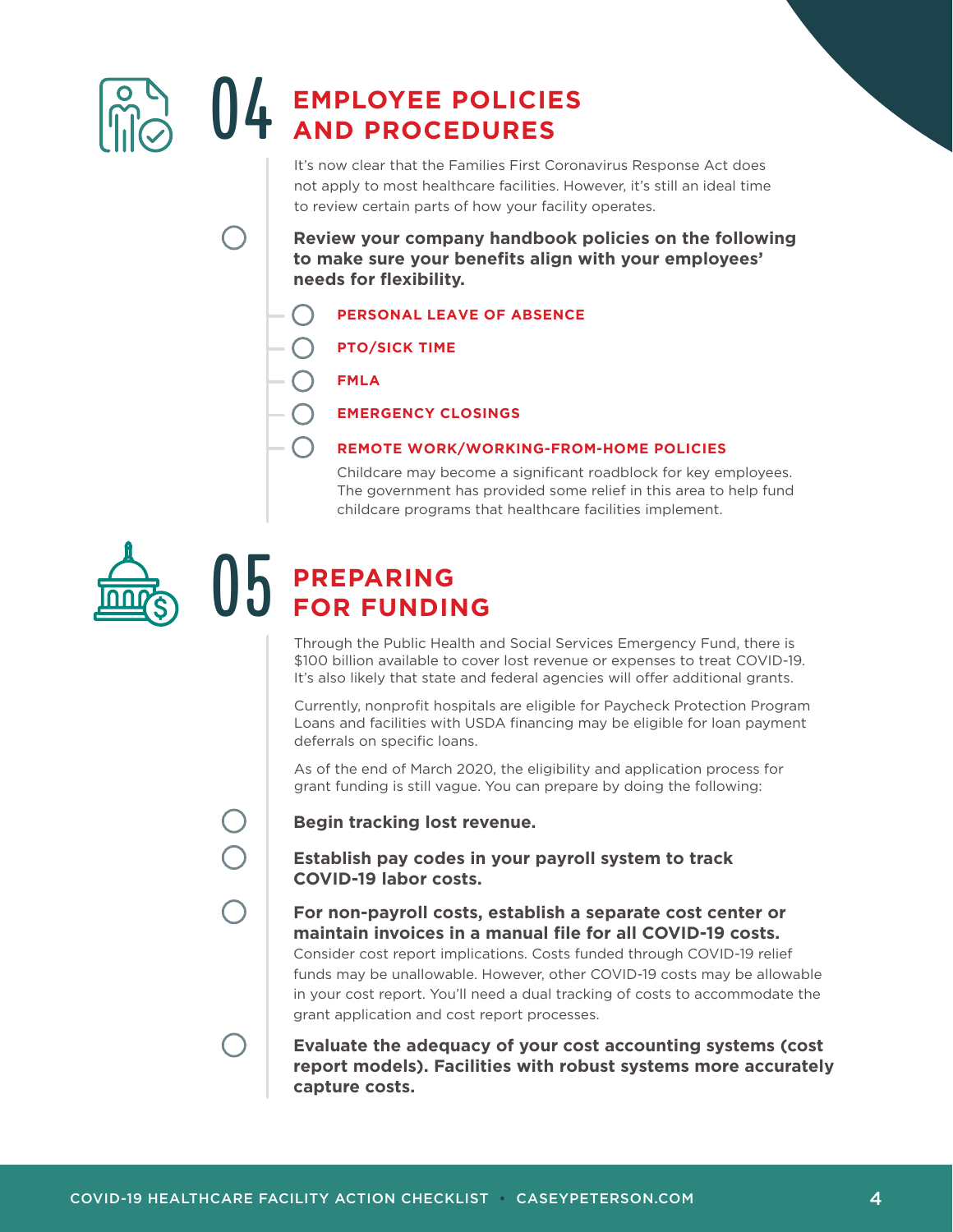

# **TALK TO YOUR<br>ACCOUNTANT**

### **Call or email your accounting professional right away.**

When you make time to talk to your accountant, you can come away from the discussion with insight about managing your cash flow, assessing the cost report impacts of your decisions, preparing for financing or grants, and forecasting the impacts of your decisions.



## **TALK TO YOUR**<br>**KEY VENDORS**

**Make sure your key vendors are prepared and can continue to meet your needs.**

**Talk to them about short-term financing or extended payment terms.**

**Secure supplies such as PPE, toilet paper, masks, cleaning supplies, etc. that are in high demand and more vulnerable to theft.**

**Partner with other facilities to secure needed supplies.**



### **TALK TO YOUR<br>ATTORNEY**

**With all of the latest employment law changes, make sure you understand:** 

- How to communicate with employees. **•**
- When you're required to compensate employees. **•**
- When you can terminate relationships with employees. **•**



### **TALK TO YOUR**<br>LENDERS

#### **Ask the following questions:**

- Is my organization eligible for a Small Business Administration loan? **•**
- Does my organization qualify for interest-only or deferred **•** payments on existing loans?
- Is my organization eligible for lines of credit or other options to **•** increase access to short-term capital?
- If my organization needs short-term capital, what information should **•** I be preparing or gathering now?
- What are the implications of the strategies I'm considering, **•**and how do they affect my organization's ability to borrow in the future?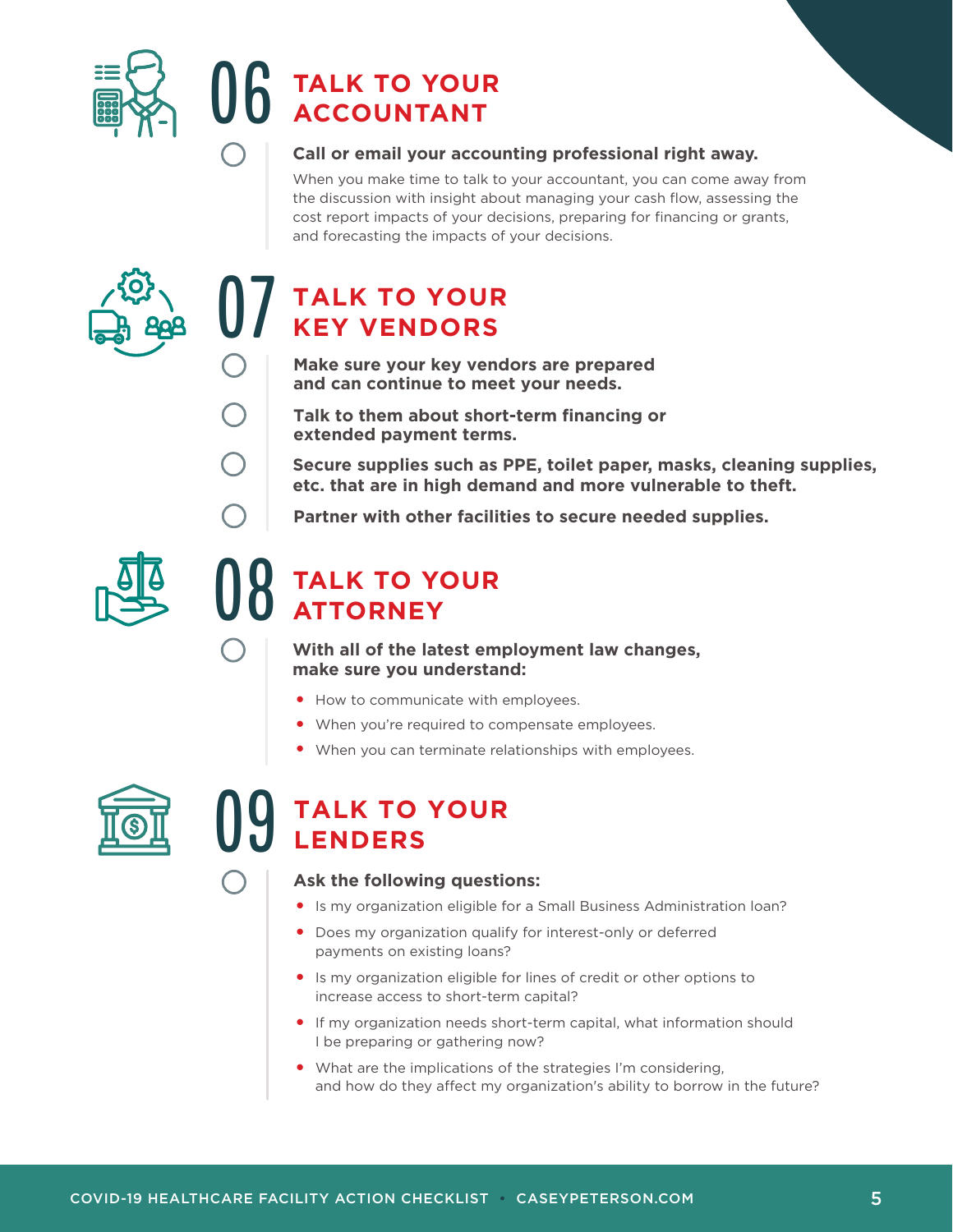### **ADDITIONAL RESOURCES**

### **CASEY PETERSON, LTD RESOURCES PAGE**

https://www.caseypeterson.com/resource-center/covid-19-resources

### **SMALL BUSINESS ADMINISTRATION DISASTER LOAN ASSISTANCE**

https://disasterloan.sba.gov/ela/

#### **CMS**

https://www.cms.gov/outreach-education/partner-resources/coronavirus-covid-19-partner-toolkit

### **NORIDIAN COVID RESOURCES**

https://www.cms.gov/About-CMS/Agency-Information/Emergency/EPRO/Current-Emergencies/ Current-Emergencies-page

#### **FEMA**

https://www.fema.gov

### **NATIONAL RURAL HEALTH ASSOCIATION**

https://www.ruralhealthweb.org/programs/resources/covid-19-resources

#### **LEGAL RESOURCES**

https://www.foxrothschild.com/coronavirus-resources